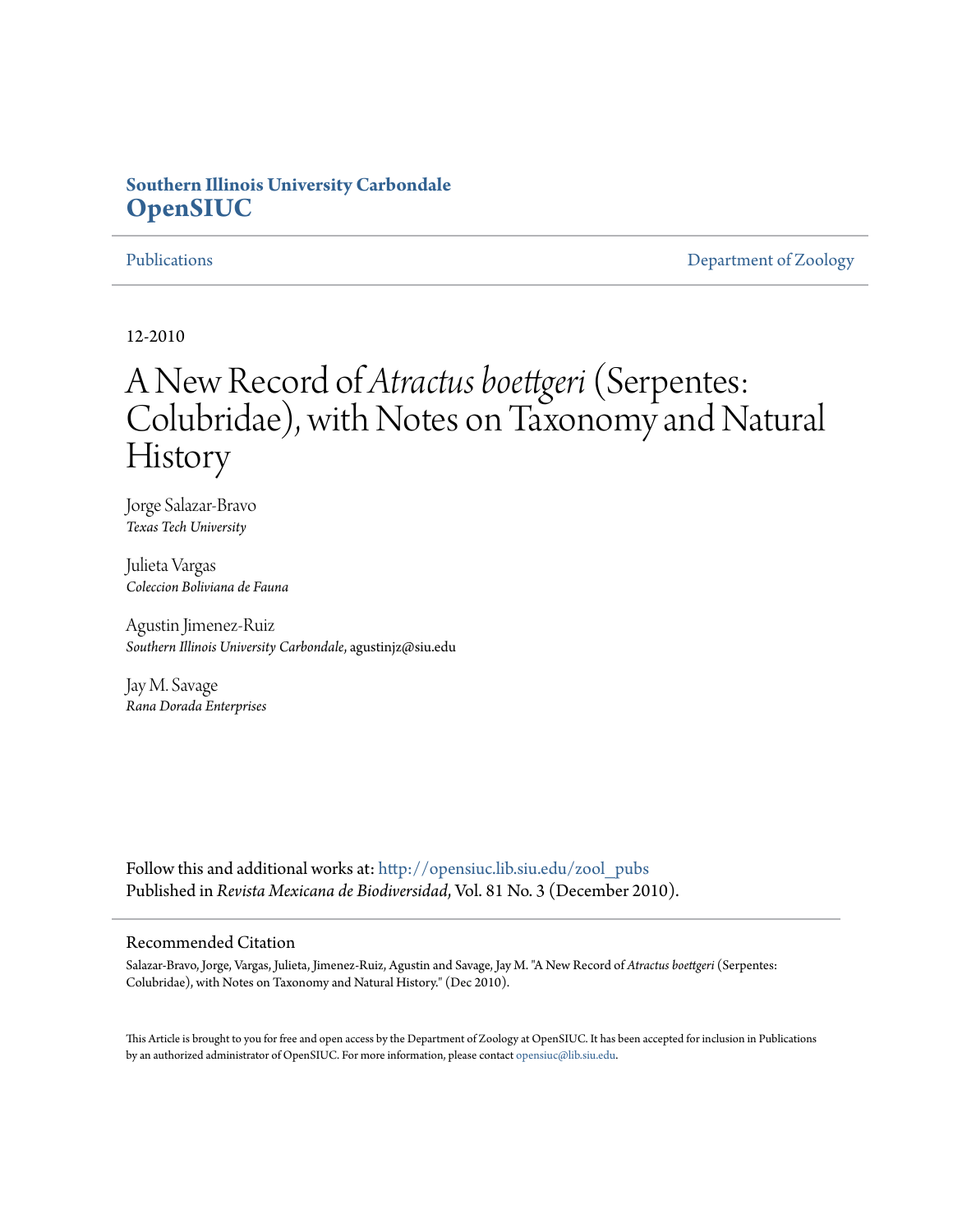

#### **Research note**

# **A new record of***Atraetus boettgeri* **(Serpentes: Colubridae), with notes on taxonomy and natural history**

⊛

**Un registro nuevo de** *Atractus boettgeri* **(Serpentes: Colubridae), con comentarios sobre la taxonomia e historia natural de la especie**

Jorge Salazar-Bravo<sup>1\*</sup>, Julieta Vargas<sup>2</sup>, Agustín Jimenez-Ruiz<sup>3</sup> and Jay M. Savage

I*Department oj Biological Sciences, Texas Tech University, Lubbock, Texas 79409, USA. <sup>2</sup> Coleccion Boliviana de Fauna, casilla 8706, La Paz, Bolivia* <sup>J</sup> *Department ojZoology, Southern Illinois University, Carbondale, Illinois 62901-6501, USA. 'Rana Dorada Enterprises. S.A.. San Diego, CA 92116-2490, USA. •Correspondent: j. [salazar-bravo@ttu.edu](mailto:salazar-bravo@ttu.edu)*

Abstract. We report a range extension of *Atractus boettgeri,* a rare snake endemic to Bolivia. This species differs from *Atractus taeniatus* by a higher segmental count (well outside the range for *A. taeniatus*) and by having only 6 maxillary teeth as opposed to 8-9 in *A. taeniatus.* In addition, *A. boettgeri* differs from *A. emme/i* in having 6-6 supralabials (versus 7-7) and fewer ventrals (175-177 versus 181-189 in females). All known records of *A. boettgeri* indicate an association between this species and the Cerrado vegetation of central Bolivia. This report is also unique in that the specimen reported herein was found in the stomach of a Common Long-Nosed Armadillo *(Dasypus novemcinctus).*

Key words: *Atractus boettgeri, A/ractus taeniatus, Atractus emme/i,* Bolivia.

Resumen. Se reporta una extensión de en la distribución de la especie Atractus boettgeri, una serpiente endémica de Bolivia. Esta especie se diferencia de A. taeniatus por tener un número segmental muy por encima del intervalo descrito paraA. *taeniatus* y por tener s6106 dientes maxilares, en vez de 8-9 en *A. taeniatus.* Ademas, *A. boettgeri* se diferencia de *A. emmeli* por tener escamas supralabiales en patrón 6-6 (en vez de 7-7) y tener un conteo de escamas ventrales menor en hembras (175-177 versus 181-189). Incluyendo este, todos los registros conocidos para *A. boettgeri* parecen estar asociados con la vegetación del Cerrado en Bolivia. El ejemplar se encontró en el estómago del tatú común *(Dasypus novemcinctus).*

Palabras claves: *Atractus boettgeri, Atractus taeniatus, Atractus emmeli,* Bolivia.

The genus Atractus includes over 100 species of semi-fossorial colubrids distributed from eastern Panama (Myers, 2003) to southern Brazil and northern Argentina (Giraudo and Scrocchi, 2000; Schargel and Castoe, 2003). At present, the taxonomy of *Atractus* is poorly understood, in part due to the paucity of museum records, but also due to the lack of a modem revision on a continental scale (Passos et aI., 2005). The available data suggest that most species in the genus have restricted distributions (Jorge da Silva Jr et aI., 2005), although it has also been suggested that this may be a sampling artifact of their semi-fossorial habits (see Myers, 2003 for a discussion on Panamanian species). Regardless, little is known about the ecology or

Recibido: 06 febrero 2009; aceptado: 20 enero 2010

evolution of many of its species (see Zaher et aI., 2005 for an exception). *Atractus boettgeri* is a Bolivian endemic (Gonzalez and Reichle, 2003) currently known from only 2 localities in central Bolivia: the type locality in Cochabamba (Cunha and Nascemento, 1983) and a second locality in the Department of Santa Cruz (McCoy, 1971). Here we report a third locality and specimen of *A. boettgeri* from the Department of EI Beni; this new record extends the known range of the species almost 100 km east of the type locality and more than 300 km north of the Santa Cruz de la Sierra record.

A specimen of *A/rae/us boettgeri* was found in the stomach of a Common Long-Nosed Armadillo *(Dasypus novemcinctus*) at the following specific locality: Bolivia; Department Beni: 1.4 km N of San Pablo; 15° 14' 32"S and 63° 52' 43" W (GPS datum WGS 84), 195 m elev.

⊛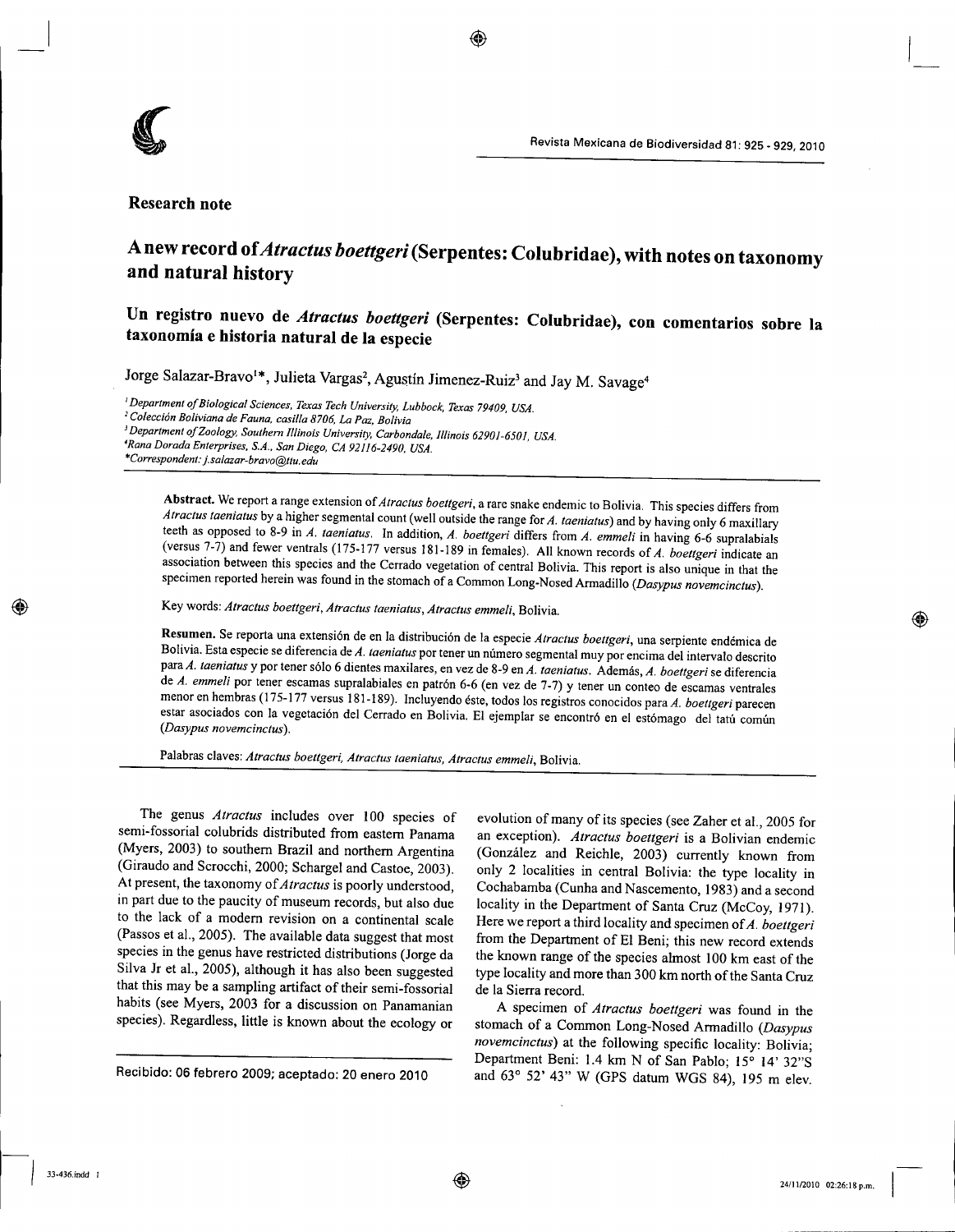Salazar-Bravo et al.- New record of *Atractus boettgeri*

Both, the position of the snake in the digestive tract of the armadillo and the condition of the snake suggest that it had been ingested no more than a couple of hours before the armadillo was shot (at ca. 5 a.m.) by local farmers. The snake is currently cataloged in the Herpetology Division of the Texas Natural History Collections, University of Texas at Austin (TNHC 61951). The skull of the armadillo is cataloged in the Division of Mammals at the Museum of Southwestern Biology, University of New Mexico (MSB 99077).

The snake is a female with a standard length of 244 mm and a tail length of 19 mm (7.2% of total length). There had been some digestion of the anterior head region (Fig 1), but it is clearly a representative of the colubrid genus *Atractus* because it has only 1 pair of genials and 1+2 temporals. Other scutellation features are: dorsal scales smooth in 15-15-15 rows; rostral smaller than either prefrontal; internasals small, much less than half the size of either prefrontal; prefrontals long, at least one and a half times as long as broad; loreal elongate, bordering orbit; no preocular; postoculars 1-1; temporals 1+2/1+2; 6-6 supralabials, 3-4/3-4 bordering orbit; infralabials 7-7, 4 bordering genials; subcloacal plate entire; ventrals 175; subcaudals 25; ventrals plus subcaudals 200; 6 maxillary teeth.

A brown head cap extends from the tip of the snout back to the level of the posterior margin of the orbit. The cap is followed by a lighter brown head band extending across the posterior part of the head onto the first dorsal scale row. This appears to be a light head band probably suffused with darker pigment ontogenetically. The dorsal and caudal surfaces are brown with considerable dark pigment concentrated at the tip of some scales to produce scattered dark spots. These spots tend to line up as a faint dark middorsal stripe on the posterior part of the body. The labials, chin, and throat are light with some brown spotting. The venter is yellowish and speckled with brown pigment which tends to be concentrated as irregular broken lines on the posterior margin of each ventral. The subcaudals are heavily marked with brown.

*On the specific identity ofTNHC 61951.*

Three species described originally from Bolivia were considered as possibly conspecific with our specimen: *Atractus boettgeri* Boulenger, 1896(Bolivia: Cochabamba: Sierra de las Yungas), *Atractus emmeli* Boettger, 1888 (Bolivia: La Paz: Rio Mapiri, 490 m), and *Atractus taeniatus* Griffin, 1916 (from Bolivia: Santa Cruz: Santa Cruz de la Sierra, 480 m). The type specimens for these names agree with TNHC 6195lin having 15-15-15 dorsal scale rows, and in the number and conformation of the head scales, except they have 2-2 postoculars instead of 1-1. Moreover, *A. emmeli* differs from the other 2 species and TNHC 61951 in having 7-7 supralabials. Segmental counts of the type specimens of the 3 candidate species are presented in Table 1. The types of both *A. emmeli* and *A. boettgeri* have essentially uniform dark upper surfaces, but that of *A. taeniatus* has a light head band bordered posteriorly by a dark band, a dark middorsal stripe, and a dark midventral stripe on a light ground color.

Boulenger (1896) listed additional examples of *Atractus emmeli* from Bolivia with the following segmental counts: 2 males with 158-167 ventrals, 27 subcaudals; 185-194 totals; and 3 females with 181-189 ventrals, 21-26 subcaudals; 202-215 totals. He also referred a female specimen from Belem do Para, Brazil to *A. emmeli.* The segmental counts (161 ventrals, 16 subcaudals, and 177 total) are well below those for females from Bolivia (181- 189; 21-26; 202-215) and this snake doubtless represents a different species. Schmidt and Walker (1943) identified a specimen at the Universidad de Arequipa from an unknown locality in Peru as *A. emmeli.* The snake is a female with 188 ventrals, 22 subcaudals; 210 totals, and has dark spots in its dorsal pattern. We suspect that this is an undescribed Peruvian species and have not used its characteristics in comparisons.

McCoy (1971) reported on an additional specimen (CM 2822, a female) of a putative *A. boettgeri* from Bolivia: Santa Cruz: Santa Cruz de la Sierra (480 m), with 175 ventrals, 22 subcaudals (total 197). He also reported a male *ofA. taeniatus* (CM 2932) with 151 ventrals, 23 subcaudals

|  | Table 1. Segmental counts on type specimens of three taxa in the genus <i>Atractus</i> |  |
|--|----------------------------------------------------------------------------------------|--|
|--|----------------------------------------------------------------------------------------|--|

|              | gender and type status | ventrals   | caudals  | Total      |
|--------------|------------------------|------------|----------|------------|
| A. boettgeri | female, holotype       | 177        | 20       | 197        |
| A. emmeli    | 2 males, syntypes      | 167<br>170 | 30<br>28 | 197<br>198 |
| A. taeniatus | female, holotype       | 152        | 24       | 176        |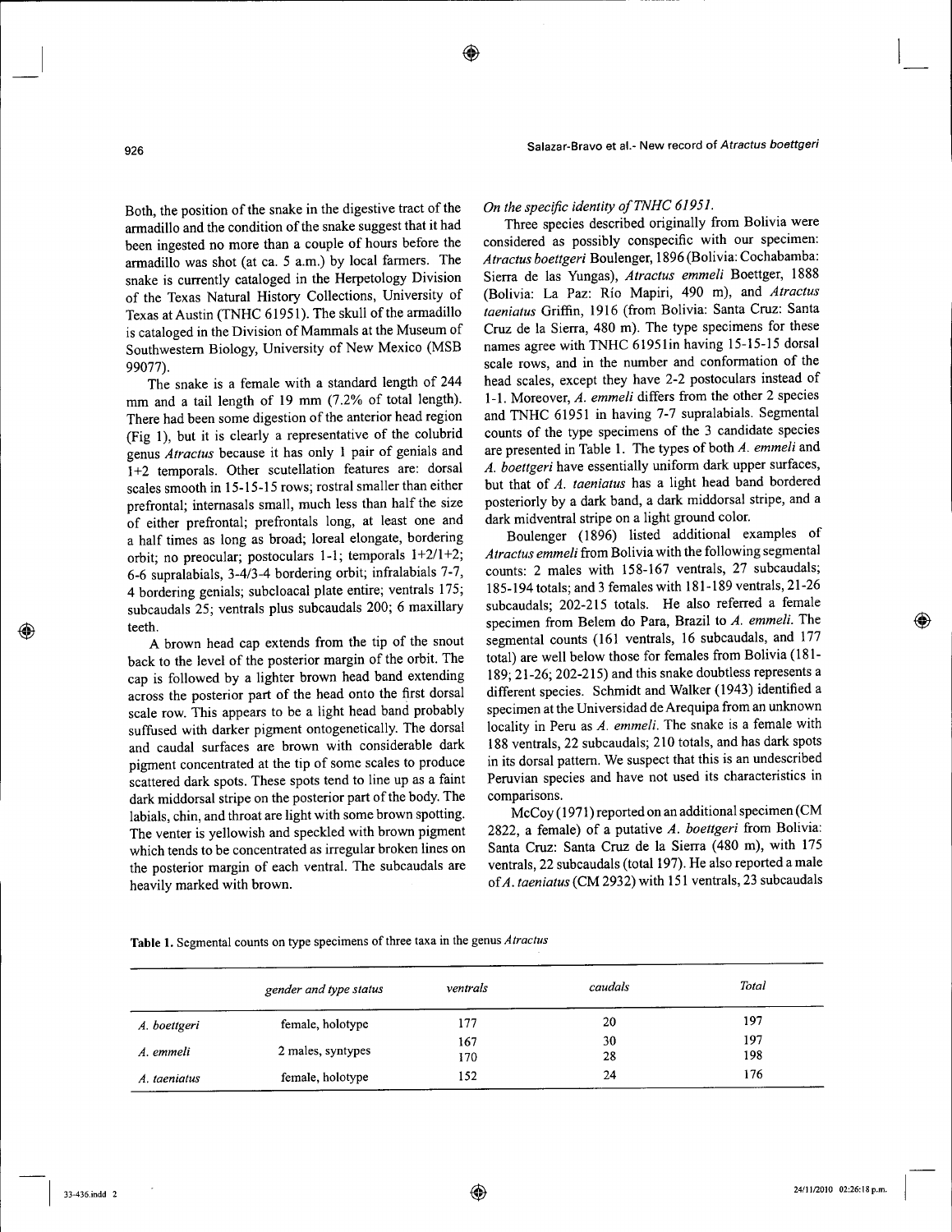(total 174) from Bolivia: Santa Cruz: Buenavista, 400 m. The upper surfaces of the male were uniform brown, a light head band was present, and the ventrals were light with dark edges. The upper surfaces of the female were brown and the venter spotted with brown. McCoy (1971) concluded that the differences in scale counts between *A. boettgeri* and A. taeniatus were due to sexual dimorphism and that the presence of a light head band was a juvenile feature as the Buenavista specimen was 149 mm in total length. On this foundation, he consequently synonymized *A. taeniatus* with *A. boettgeri.*

Williams and Gudynas (1991) described samples from Argentina (Buenos Aires, Entre Rios and Missiones Provinces), which conformed closely in coloration with the type of *A. taeniatus.* In their series of 2 males and 4 females the segmental counts were 146-150 ventrals, 24-33 subcaudals and 141-153 ventrals, 25-30 subcaudals, respectively. Maxillary teeth numbered 8-9 and all had a light head band. The dorsal pattern consisted of a regular to irregular mid-dorsal dark stripe or a series of elongate dark spots corresponding to an interrupted mid-dorsal stripe; the venter was yellow with only small brown spots not organized into a distinct midventral stripe. The type of *A. boettgeri* and McCoy's Santa Cruz de la Sierra specimen (both females) had 177 and 175 ventrals, 20 and 22 subcaudals, respectively, for a total of 197 in both



**Figure 1.** The third known specimen of *A/rac/us boettgeri* (TNHC 61951).

examples. Williams and Gudynas (1991) concluded that *A. boettgeri* was a valid faxon as there was no overlap in segmental counts with the larger sample of *A. taeniatus* from Argentina. Both of these species co-occur at Santa Cruz de la Sierra, further confirming their validity.

927

*Atractus emmeli* (Boettger, 1888; Boulenger, 1896) differs from both *A. boettgeri* and *A. taeniatus* in having 158- 170 ventrals in males and 18I-I89 in females compared with *A. boettgeri* with 175-I77 ventrals in females, and A. *taeniatus* with 146-152 ventrals in males, 141-153 in females. It also has 7-7 supralabials versus 6-6 in the other 2 species.

The snake reported here (TNHC 61951) has segmental counts (175 ventrals, 25 subcaudals; 200 totals) well outside the range for *A. taeniatus.* It further differs from *A. taeniatus* in having 6 maxillary teeth in contrast to 8-9 in the latter. It differs from *A. emmeli* in having 6-6 supralabials (versus 7-7) and fewer ventrals (175-177 versus 181-189 in females). We thus conclude that it is the third known representative of *A. boettgeri.* Interestingly, the dorsal pattern in this snake is reminiscent of that in *A. taeniatus,* having a series of interrupted elongate spots in place of the mid-dorsal dark stripe, while the type of *A. boettgeri* and the specimen reported by McCoy (1971) have an essentially uniform pattern. As pointed out by Savage (1960), this is not an uncommon level of intraspecific variation in coloration for *Atractus.*

Detailed comparisons between the holotype of *A. boettgeri* and various specimens of *A. albuquerquei* were conducted by Zaher et al. (2005). Except for the fact that the snake reported here (TNHC 61951) shows the highest count of subcaudals of any of the 3 known specimens of *A. boettgeri* (25, instead of 20 in the holotype and 23 in the specimen reported by McCoy, 197I), and that it shows only I postocular scale on both sides (versus 2+2 in both the holotype and McCoy's specimen), all differences reported in Zaher et al. (2005) between *boettgeri* and *albuquerquei* are also evident for TNHC 6I95 I. Moreover, our specimen resembles the holotype of *A. boettgeri* depicted in Zaher et al. (2005) in all qualitative characters.

The 3 known records of *A. boettgeri* are associated with the Cerrado savannas of central Bolivia (Fig 2). Interestingly, the Cerrado biome was recognized by Myers et al. (2000) as a center of high endemism for several groups of vertebrates, including reptiles (>20% of endemism). In fact, the Cerrado is included among the 25 biodiversity hotspots of the world because of its large number of endemic species and the high levels of human disturbance (Myers et aI., 2000).

Snakes have been reported from the diet of the Common Long-Nosed Armadillo in Alabama and Florida (Breece and Dusi, 1985; Wirtz et aI., 1985), but apparently

I 33-436.indd <sup>3</sup>

◈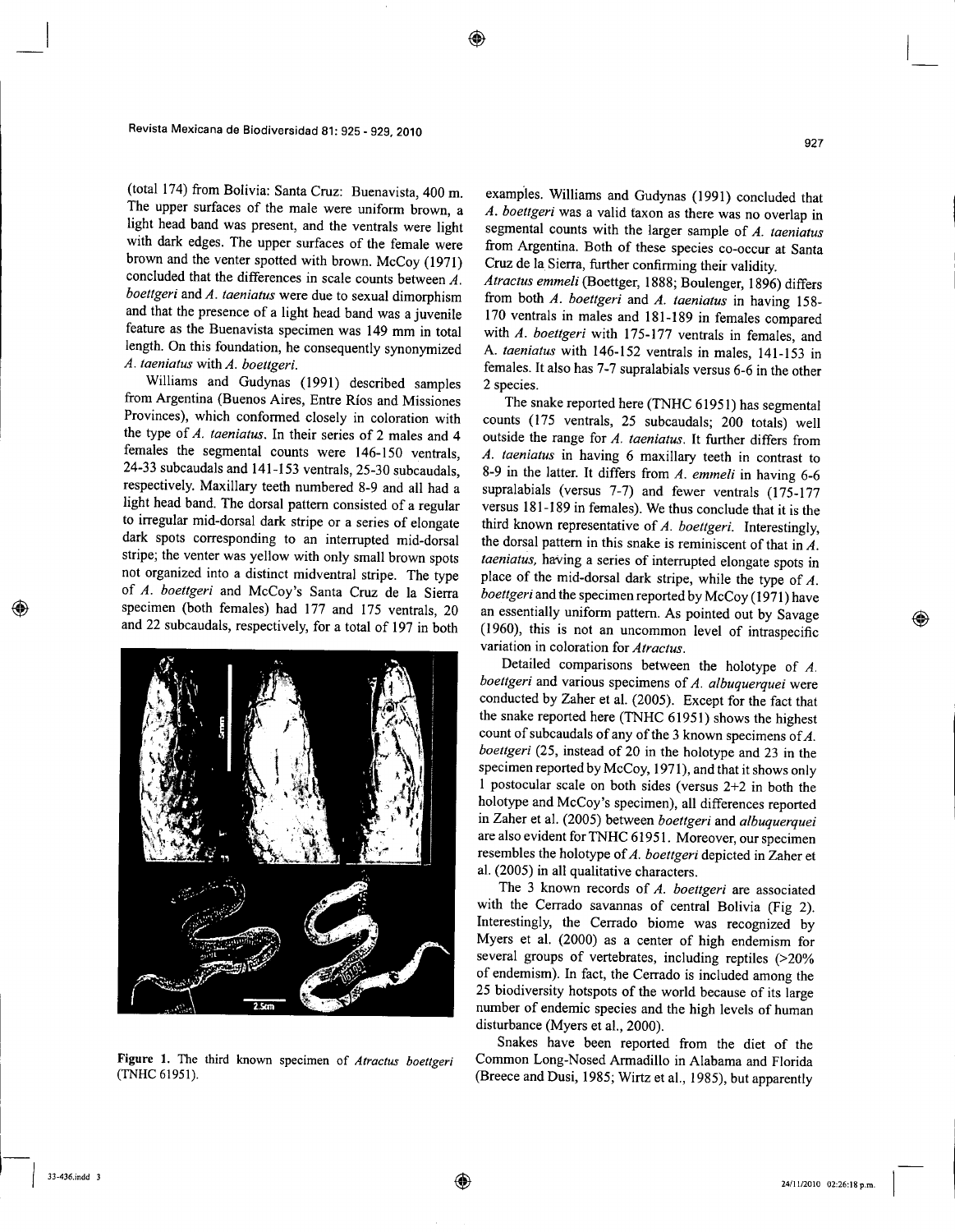

**Figure** 2. Recording localities of *Atractus boettgeri.* Numbered localities correspond to, I) Cochabamba: Sierra de las Yungas (BMNH 1946.1.6.29, Natural History Museum, London; type locality); 2) Santa Cruz: Santa Cruz de la Sierra (CM 2822, Carnegie Museum Herpetological Collection); and 3) Beni: 1.4 km N of San Pablo (TNHC 61951, Herpetology Division of the Texas Natural History Collections, University of Texas at Austin). Delineation of the Ecological Divisions used in this map was obtained from Josse et al. (2003) and constructed with DIVA-GIS 5.2.

not from South America (Redford, 1985; Anacleto, 2007). Several general accounts of armadillo ecology mention the fact that some species feed on small vertebrates. Our report and that of Bezerra et al. (2001) support these claims at least for colubrid snakes and mice, respectively. Large quantities of soil and a few insects (Formicidae, Scarabeidae) were also found in the stomach of the Long-Nosed Armadillo.

We thank the Colección Boliviana de Fauna for granting the permits to work in Bolivia. Special thanks to Jon Dunnum (Division of Mammals, Museum of Southwestern Biology, University of New Mexico) for confirming the identification of the armadillo. This research was supported in part by a grant from the National Science Foundation to M.L. Jameson and F.C. Ocampo (NSF-DBI 0500767).

#### **Literature cited**

- Anacleto, T. 2007. Food habits of four armadillo species in the Cerrado area, Mato Grosso, Brazil. Zoological Studies 46:529-537.
- Bezerra, A. M. R., F. H. G. Rodrigues and A. P. Carmignotto. 2001. Predation of rodents by the yellow armadillo *(Euphractus sexcinctus)* in Cerrado of the Central Brazil. Mammalia 65:86-88.
- Boettger, O. 1888. Beitrag zur Reptilien des oberen Beni in Bolivia. Bericht der Senckenbergischen Naturforschenden Gesellschaft in Frankfurt am Main 1888:191-199.
- Boulenger, G. A. 1896. Catalogue of the snakes in the British Museum (Natural History). Vol. 3. Taylor & Francis, xiv + 727 p.
- Breece G. A. and J. L. Dusi. 1985. Food habits and home ranges of the common long-nosed armadillo *Dasypus novemcinctus* in Alabama. *In* Ecology of armadillos, sloths, and vermilinguas, G. G. Montgomery (ed.). Smithsonian Institution Press. Washington, D.C. p. 419-428.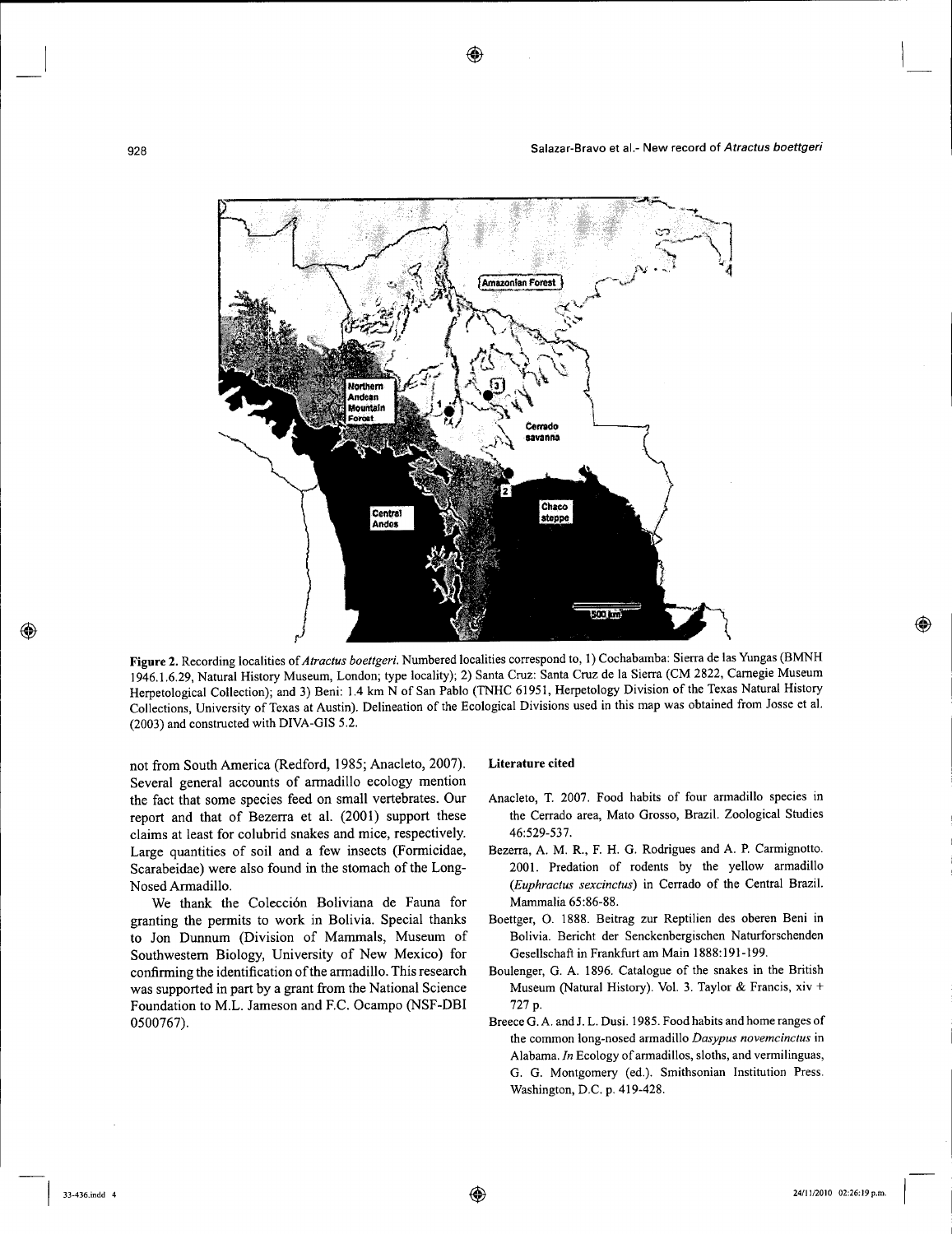Revista Mexicana de Biodiversidad 81: 925 - 929, 2010

- Cunha, O. R. Da and EP. Do Nascimento. 1983, Ofidios da Amazonia XX-as especies de *Atraetus* Wagler, 1828, na Amazonia oriental e Maranhao. (Ophidia, Colubridae). Boletim Museu Paraense E. Goeldi, nova serie Zoologia 123:1-38.
- Giraudo, A. R. and G. 1. Scrocchi. 2000. The genus *Atraetus* (Serpentes: Colubridae) in north-eastern Argentina. Herpetological Journal 10:81-90.
- Gonzalez, L. and S. Reichle. 2003. Lista de reptiles presentes en Bolivia. Anexo 3. *In* Biodiversidad: La riqueza de Bolivia. Estado de conocimiento y conservación, P. Ibisch and G. Merida (eds.). Ministerio de Desarrollo Sostenible. Editorial FAN, Santa Cruz de la Sierra, Bolivia. p. 587-589.
- Griffin, L. E. 1916. A catalog of the Ophidia from South America at present (June, 1916) contained in the Carnegie Museum, with descriptions of some new species. Memoirs of the Carnegie Museum 7:163-228.
- Jorge Da Silva Jr, N., H. L. R. Silva, R. S. Ribeiro, I. Souza and C. D. A. Souza. 2005. A new species in the genus *Atraetus* Wagler, 1928 (Colubridae: Dipsadinae) in the Cerrado region of Central Brazil. Papeis Avulsos de Zoologia (Sao Paulo) 45:33-39.
- Josse, C., G. Navarro, P.Comer, R. Evans, D. Faber-Langendoen, M. Fellows, G. Kittel, S. Menard, M. Pyne, M. Reid, K. Schulz, K. Snow and 1. Teague. 2003. Ecological systems of Latin America and the Caribbean: A working classification of terrestrial systems. Natureserve, Arlington. 47 p.
- McCoy, C. J. 1971. Comments on Bolivian *Atraetus* (Serpentes, Colubridae). Herpetologica 27:314-3 I6.
- Myers, C. W. 2003. Rare snakes Five new species from eastern Panama: Reviews of northern *Atraetus* and southern *Geophis* (Co1ubridae: Dipsadinae). American Museum Novitates 391:1-47.
- Myers, N., R. Mittermier, C. Mittermier, G. Fonseca and J. Kent

2000. Biodiversity hotspots for conservation priorities. Nature 403:853-858.

- Passos, P., R. Fernandes and N. Zanella. 2005. A new species of *Atraetus* (Serpentes: Colubridae) from southern Brazil. Herpetologica 61:209-218.
- Redford, K. H. 1985. Foods habits of armadillos (Xenarthra: Dasypodidae). *In* Ecology of armadillos, sloths, and vermilinguas, G. G. Montgomery (ed.). Smithsonian Institution Press, Washington, D.C. p. 429-437.
- Savage, 1. M. 1960. A revision of the Ecuadorian snakes of the colubrid genus *Atraetus.* Miscellaneous Publications Museum of Zoology, University of Michigan 112:1-86.
- Schargel, W. E. and T. A. Castoe. 2003. The hemipenes of some snakes of the semifossorial genus *Atraetus,* with comments on variation in the genus. Journal of Herpetology 37:718- 721.
- Schmidt, K. P. and W. E Walker, Jr. 1943. Peruvian snakes from the University of Arequipa. Zoological Series of Field Museum of Natural History 24:279-296.
- Williams, J. D. and E. Gudynas. 1991. Revalidation and redescription of *Atraetus taeniatus* Griffin, 1916 (Serpentes: Colubridae). Contribuciones en Biologia Centro Investigacion y Promocion Franciscano y Ecologia Centro Educacion Don Orione 15:1-8.
- Wirtz W. 0., D. H. Austin and G. W. Dekle. 1985. Food habits of the common long-nosed armadillo *Dasypus novemeinetus* in Florida, 1960-1961. *In* Ecology of armadillos, sloths, and vermilinguas, G. G. Montgomery (ed.). Smithsonian Institution Press, Washington, D.C. p. 439-451.
- Zaher, H., I. Souza, D. 1. Gower, E. Hingst-Zaher and N. Jorge Da Silva, Jr. 2005. Redescription of *Atraetus albuquerquei* (Serpentes: Colubridae: Dipsadinae), with comments on geographical distribution and intraspecific variation. Papeis Avulsos de Zoologia (Sao Paulo) 45:19-32.

◈

♠